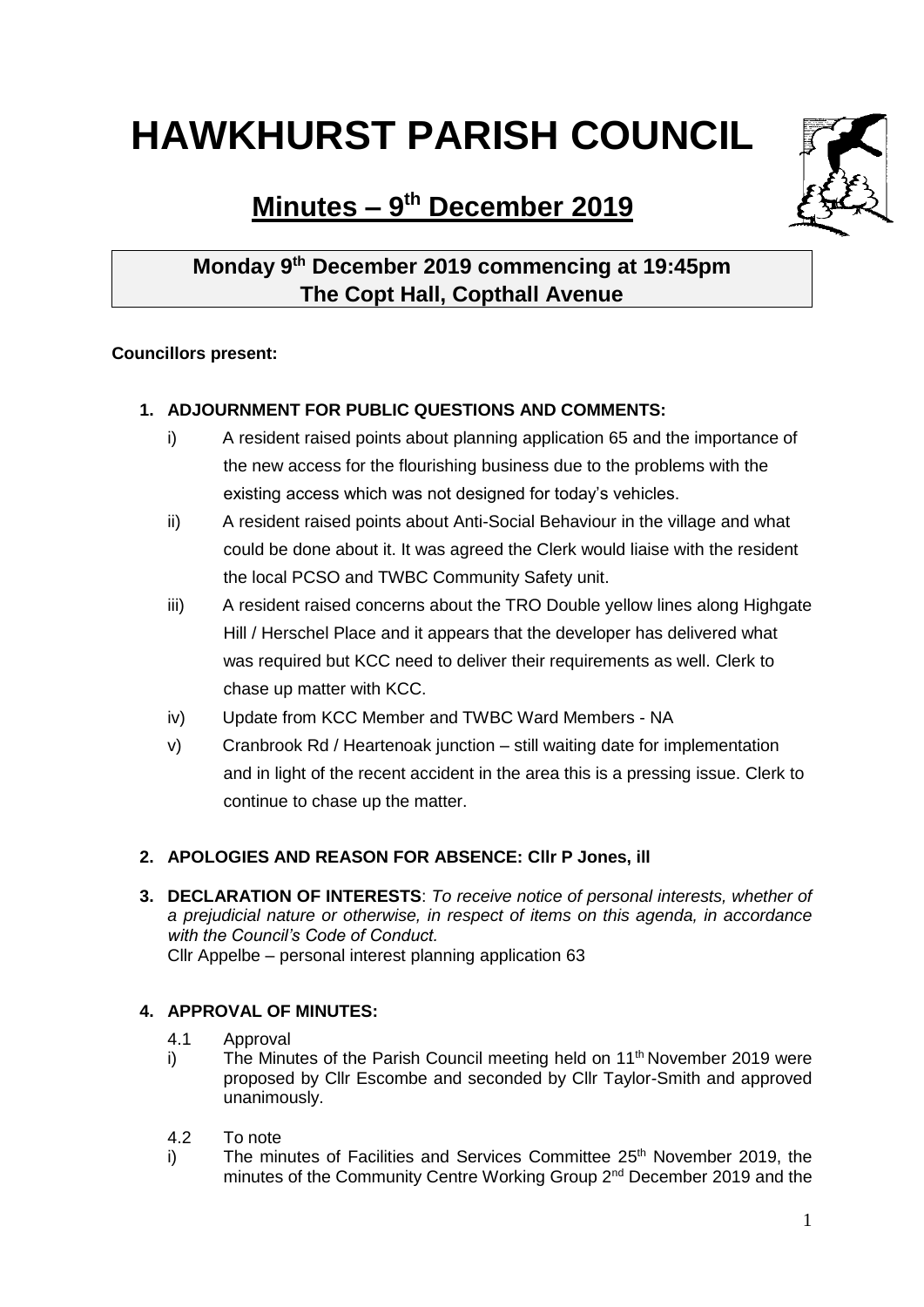minutes of the Fete Committee meetings 13<sup>th</sup> and 27<sup>th</sup> November 2019 were noted

**5. MATTERS ARISING FROM THE MINUTES –** The Winchester House Street light issue has been resolved.

#### **6. CONSIDER DRAFT DESIGN OF HAWKHURST COMMUNITY CENTRE FOR APPROVAL TO CONSULT**

Cllr Whittle introduced Mark Hall of Cyma Architects, who talked through the designs and plans on display, the key changes from the workshop were.

**Site plan:** there is enough space for all the requirements in the brief and outdoor storage added near MUGA

**Ground floor plan:** adjusted the reception / parish office

**First floor;** can relocate archives room to over main hall, but due to change in levels may be costly – can consider moving forward.

**Perspective views:** Have removed external stairs and windows

Cllr Green asked about the comparative sizes of the buildings

|                        | Internal floor m2     | <b>Height</b>  |
|------------------------|-----------------------|----------------|
| <b>Sports Pavilion</b> | 137.22m2              | 7 <sub>m</sub> |
| New community centre   | 1,160.18m2            | 9.558          |
|                        | <b>Ground: 772.89</b> |                |
|                        | 387.29<br>First:      |                |

**Note** Copt Hall is 180m2, the existing offices are 35m2 so the existing accommodation is 352.22m2 compared to proposed which is 1,160m2

- Cllr Hunt asked about the pitches? The plan shows a relocation, but there is enough space to retain the main pitch where it is plus accommodate the two mini pitches and upgrade them with improved drainage (FA grant)
- Cllr Hunt emphasised the need for the main pitch to remain where it is due to extensive drainage works
- Cllr Taylor-Smith asked about the amount of car parking? There are 52 spaces, including 2 x disabled and 4 x electronic charging points plus overflow car parking of 38 car parking spaces. (the pre-planning application meeting with TWBC will help clarify what type of car park surface is required)
- Cllr Whittle asked if ground source heating could be considered under the car park.
- Cllr Taylor-Smith asked about the environmental factors such as solar tiles this can be accommodated - yes.
- The estimated total cost for the project (buildings, playground, pitches, car parks and fees) is in the region of £3m, this was a concern.
- A key point of the consultation is to focus on the priorities and what is needed.
- Cllr Hunt felt it was transformative for the KGV and grossly over priced
- Cllr Weeden felt that we need to build in future needs as well as current ones.

The Clerk introduced the proposed public engagement programme. It is proposed to commence on Monday 20<sup>th</sup> January 2020 – to coincide with the "National Village Halls week". It will run for 6 weeks closing on 1<sup>st</sup> March 2020. It will be promoted on line, social media,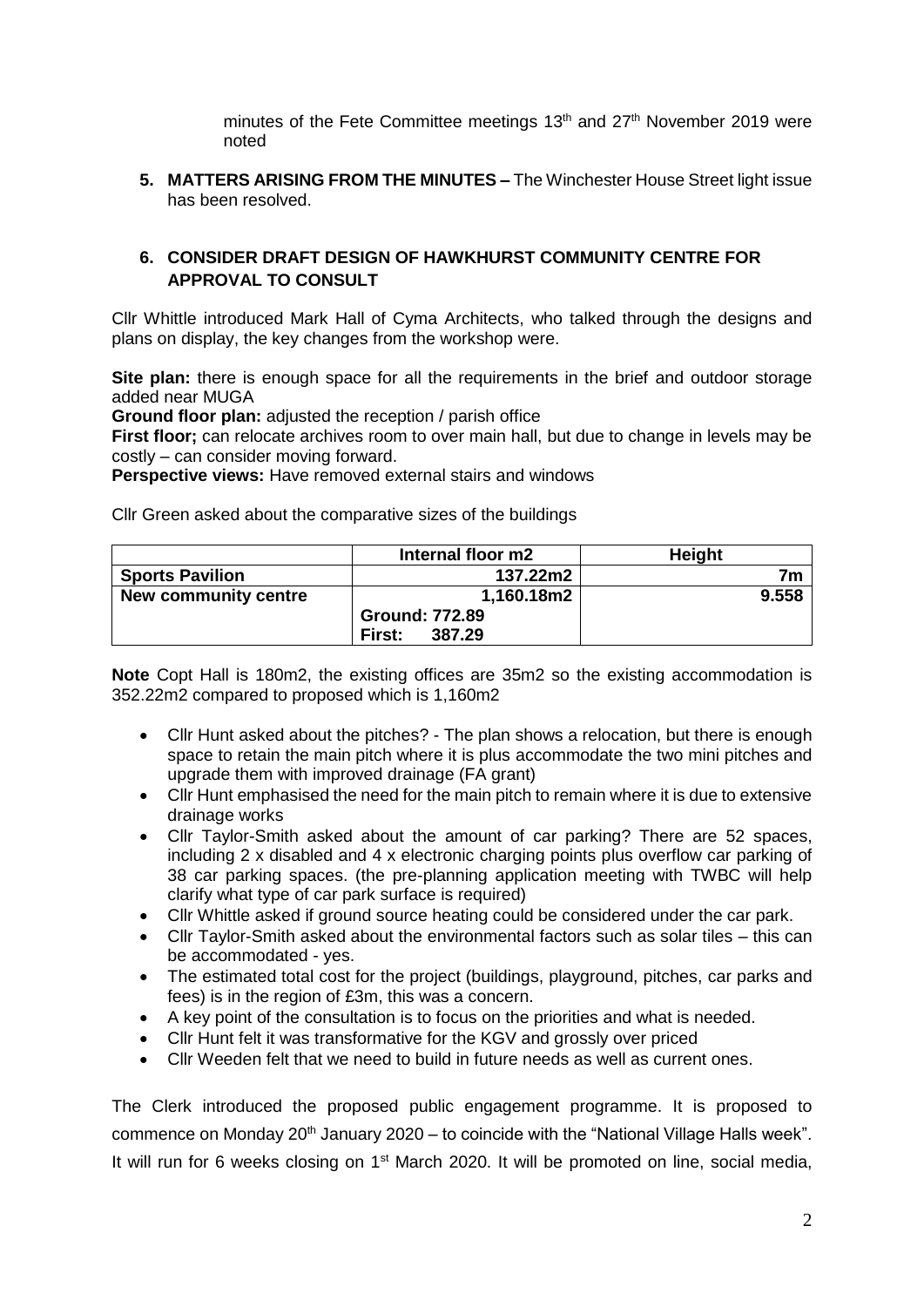posters throughout village and with partners.

It is proposed to be a mix of; online, public workshops, presentations and displays with a mix of weekdays, day and evening times and weekends to give as many as possible the chance to have their say. The focus will be on the design / layout of the proposed new community centre but also the potential cost and impact on the Parish Precept. The proposed public engagement programme is set out below.

| <b>No</b>      | Action                     | When                | Who             | Comment              |
|----------------|----------------------------|---------------------|-----------------|----------------------|
| 1              | Hawkhurst Library (6       | $20.1.2020 -$       | <b>RG</b>       | Display Board and    |
|                | weeks)                     | 1.3.2020            |                 | comments box         |
| $\overline{2}$ | Hawkhurst Library          | <b>Every Monday</b> | RG              | Available to answer  |
|                |                            | $9:30 - 11$ am      |                 | queries              |
| 3              | Hawkhurst Parish office    | $20.1.2020 -$       | RG / AM         | Display Board and    |
|                |                            | 1.3.2020            |                 | comments box         |
| 4              | <b>Copt Hall</b>           | $20.1.2020 -$       | RG / AM         | Display Board and    |
|                |                            | 1.3.2020            |                 | comments box         |
| 5              | KGV sports pavilion        | $20.1.2020 -$       | RG / AM         | Display Board and    |
|                |                            | 1.3.2020            |                 | comments box         |
| 6              | Presentation workshops     |                     |                 |                      |
|                | <b>KGV</b>                 | $23.1.2020 - 2$     | MH/ Cllrs /     | Displays,            |
|                |                            | $-4pm$              | <b>Trustees</b> | presentation and Q / |
|                |                            |                     |                 | A                    |
|                | <b>KGV</b>                 | $23.1.2020 - 7$     | MH/ Cllrs /     | Displays,            |
|                |                            | $-9pm$              | <b>Trustees</b> | presentation and Q / |
|                |                            |                     |                 | A                    |
|                | <b>KGV</b>                 | $25.1.2020 -$       | MH/ Cllrs /     | Displays,            |
|                |                            | $10am - 12$         | <b>Trustees</b> | presentation and Q / |
|                |                            |                     |                 | A                    |
| $\overline{7}$ | Consultation sessions with | To be               | <b>RG</b>       | Workshop on design   |
|                | specific groups - such as  | arranged            |                 |                      |
|                | Youth Club, U3A and        | during six          |                 |                      |
|                | Children's Centre          | week                |                 |                      |
|                |                            | consultation        |                 |                      |
| 8              | Workshop for user groups   | To be               | MH/ Cllrs /     | Displays,            |
|                |                            | arranged            | <b>Trustees</b> | presentation and Q / |
|                |                            |                     |                 | A                    |

**Table one – proposed Hawkhurst Community Centre consultation programme**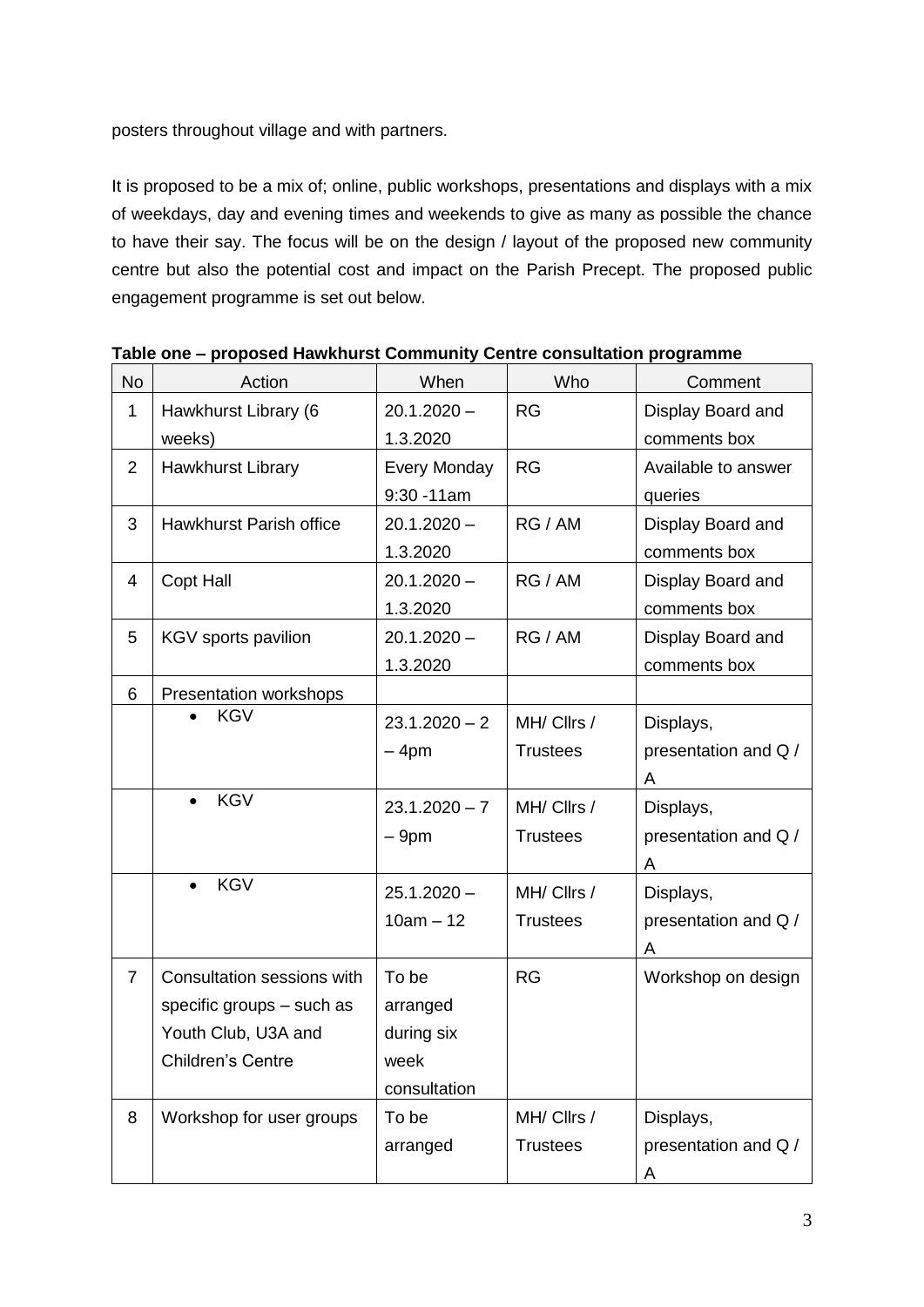| Online consultation (6 | $20.1.2020 -$ | <b>RG</b>  | Set consultation |
|------------------------|---------------|------------|------------------|
| weeks)                 | 1.3.2020      |            | page and survey  |
| HCT 2018 EVENT         | FEB HALF      | HCT 2018 / | To be confirmed  |
|                        | TFRM?         | <b>RG</b>  |                  |

#### **Feedback**

The Clerk emphasised that it is important to not only consider ideas / suggestions and take them on board in the final design but to also feedback to the public why a certain idea / suggestion has not been taken forward.

Therefore, all comments will be analysed and summarised with an answer in a Consultation Feedback Report to Council, which will also be placed on the website.

Cllr Whittle proposed and was seconded by Cllr Appelbe that;

- the draft design, as set out in the hall be approved for public consultation in 2020 and;
- the public consultation programme shown in **Table 1** of this report

Thus was approved unanimously

#### **7. PLANNING**

7.1 Planning applications to be considered

| <b>No</b> | <b>Application</b> | <b>Proposal</b>                        | Location     |                     |       |
|-----------|--------------------|----------------------------------------|--------------|---------------------|-------|
|           | <b>No</b>          |                                        |              |                     |       |
|           | 62 19/02952/Full   | Provision of a track to provide access | <b>Beals</b> | Green               | Farm, |
|           |                    |                                        | Heartenoak   |                     | Road, |
|           |                    |                                        |              | Hawkhurst, TN18 5EU |       |

This is a retrospective planning application as the work was started 29<sup>th</sup> August 2019.

The track which is finished with crushed limestone is to take farm vehicles to the 5ha field which will be used as a vineyard. The existing track which leads to the farmhouse and listed is too narrow to take the farm machinery. The site is outside the LBD.

Rural Planning Consultants supported the application. Landscape & Biodiversity Officer insufficient information & harm to AONB too great. So not justified.

Conservation Officer defers to Landscape & Biodiversity Officer.

It was felt that with the lack of information to hand and that this was retrospective, it should be looked at more closely with a view to reducing the harm to the AONB.

The Parish Council supports any business small or large and would like this to be resolved.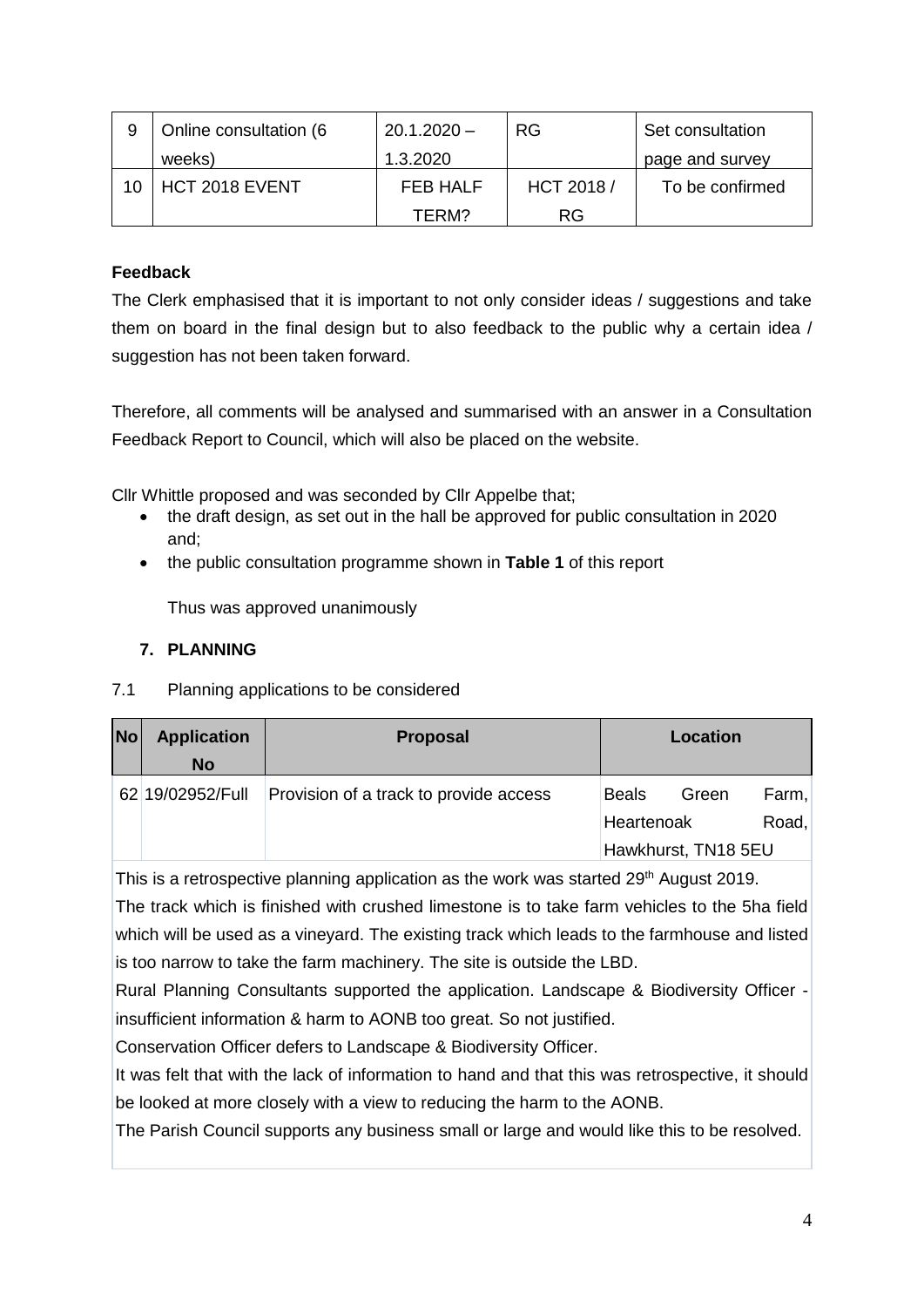We unanimously supported this application.

|  | 63 19/03225/TPO Trees: Eucalyptus $(T1)$ – Reduce by 8 – 10 Pinners, Ockley Road, |  |  |
|--|-----------------------------------------------------------------------------------|--|--|
|  | metres and clear and dead wood, dying and Hawkhurst, TN18 4DP                     |  |  |
|  | low vigor and broken branches at the bottom                                       |  |  |
|  | of the tree                                                                       |  |  |

This is the same tree that they applied to reduce by 5m in the summer and were given permission for no more than 3m. If 8 – 10 metres was removed from the tree, then we feel that this would destroy the aspect of the tree.

In light of this, and the fact the tree surgeons report states that it has signs of Mycelium I.e. White Rot in the base, we feel that the TWBC Tree Officer should inspect it before anything is decided about the tree.

We unanimously objected to this application.

|  | 64 19/03169/FULL Demolition of garage and erection of three Buckhurst Horns |                          | Road |
|--|-----------------------------------------------------------------------------|--------------------------|------|
|  | bay garage with shed and log store                                          | Hawkhurst Cranbrook Kent |      |
|  |                                                                             | TN18 4Q                  |      |

The site is outside LBD. This would be a traditional timber garage with plain clay tiles to the roof. The garage cannot be seen from the road and there is a high closed board fencing and hedge/trees behind. The garage will be forward of the house. All four of the properties next to Buckhurst (heading out of the village) also have garages in front of the house, which are barely visible from the road.

We unanimously supported this application.

65 19/03308/FULL Demolition of detached garage and erection Perchance, High Street, of side and front extensions, plus removal of Hawkhurst TN18 4JP front projection and external landscaping; addition of roof light.

The site is inside LBD so H11 doesn't apply. There has been pre-app advice.

The external walls of the building will be vertical larch timber cladding and the roof material changed to black slate. This will create an overall muted palette. This changes the character of the single storey building from brick to timber clad. The design of the property then becomes L shaped with an integral garage. Perchance is not visible from the road.

We unanimously supported this application.

7.2 Planning information on file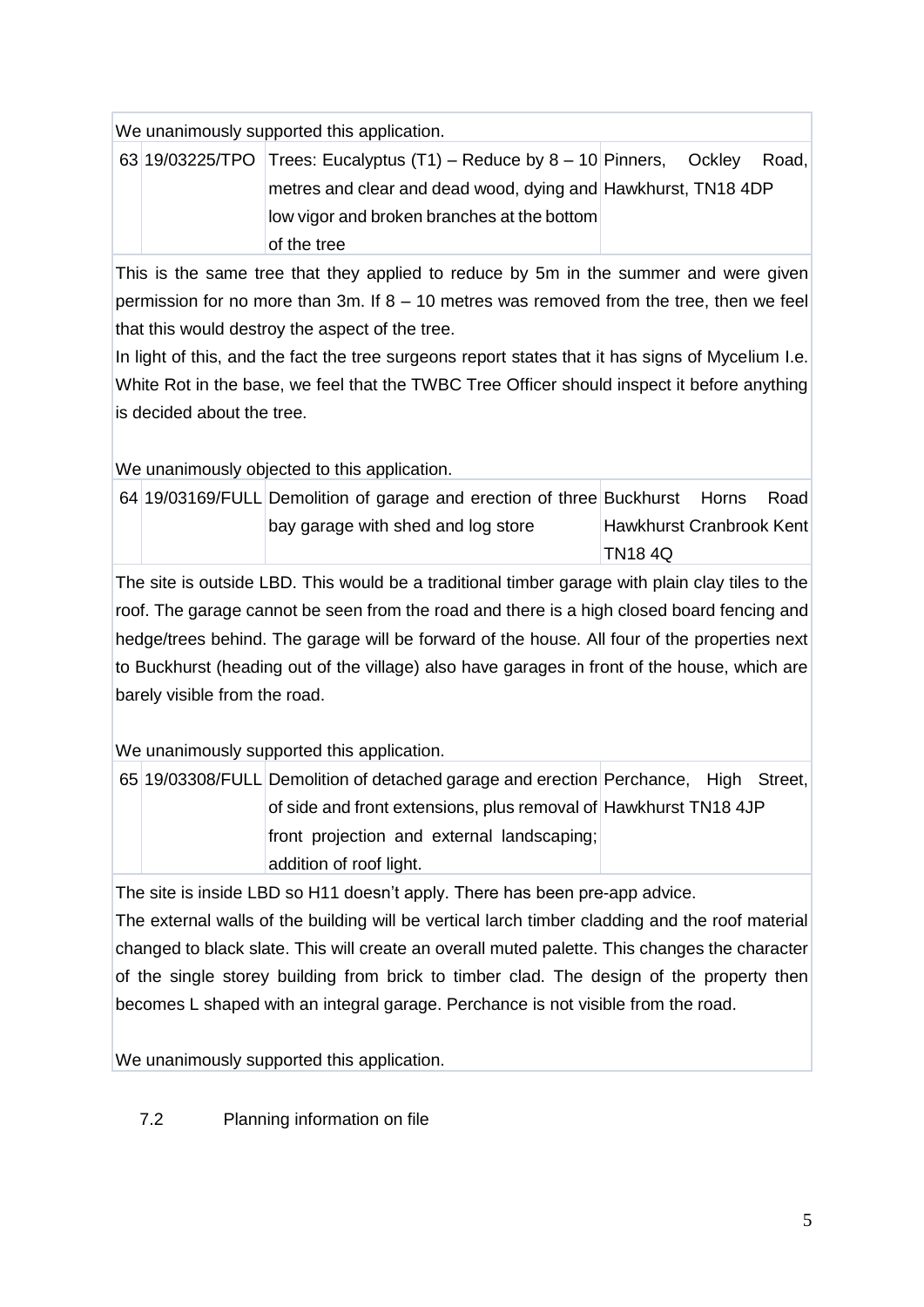#### 8. **MATTERS FOR FURTHER DISCUSSION:**

- **8.1 Update on TWBC draft Local Plan** Cllr Escombe updated the Council with the following.
- 1. **HPC response** on TWBC draft Local Plan Reg 18 consultation submitted on time and acknowledged by TWBC.
- 2. **FOI to TWBC** regarding White Housing Planning application seeking traffic data / surveys etc. TWBC responded on 8.11.2019 – request too large to be reasonably considered due to cost (over 23,000 emails) -
- 3. **FOI to KCC** regarding White House planning application seeking traffic data / surveys etc. KCC responded 1.11.2019 – request too large to be reasonably considered due to cost but will publish some information in KCC formal response to TWBC draft Local Plan consultation. A summary of KCC response to TWBC draft Local Plan Reg 18 Consultation is below;

#### **A. KCC Covering letter – (9 pages)**

- Need for Infrastructure Delivery Plan to funded and use of section 106 agreements (page 1)
- Hawkhurst section (page 3) questions the whole relief road / golf club application. "The reference to the relief road is misleading…" "does not take into account further allocations …" "until Hawkhurst Golf Club application is properly assessed. The cumulative impact of all the allocations in Hawkhurst would be likely to cause a severe impact on the junction (Highgate Crossroads)"

#### **B. KCC response Appendix 1 (57 pages)**

- No 19 Undermines value of NDP's?
- No 42 Questions Hawkhurst Golf Club / Relief road

No 63 – Supports changing places specification community halls – (added to HCC design)

No 246 – No 262 comments on Hawkhurst site allocations

Note 256 KGV community centre – requires Transport Assessment (added to HCC project)

#### **C. KCC response Appendix 2 (2 pages)**

No 26 – Major concerns about "new relief road through Hawkhurst Golf Club" Cllr Escombe noted that KCC have objected, not just the Highways Department

- 4. **Hawkhurst revised NDP** acknowledged by TWBC 11.10.19
- **5. Follow up to meeting with Head of Planning TWBC** as of 6:30pm 9.12.2019 **At this time none of the agreed actions by TWBC, have been actioned.**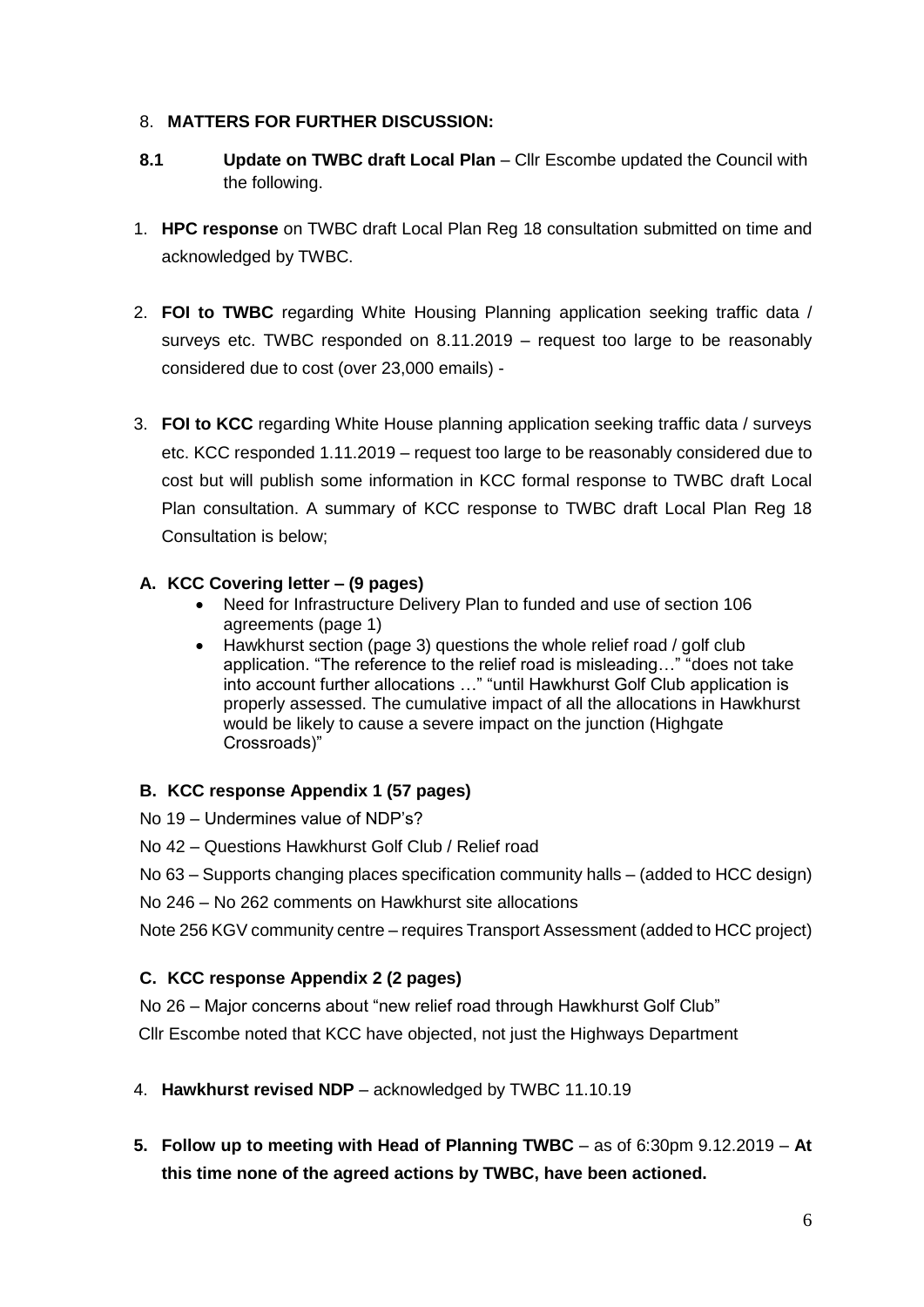Cllr Taylor-Smith was disappointed with TWBC response following the meeting as he felt it was positive meeting.

Cllr Pyne said she was encouraged by KCC response regarding the madness of the so called relief road.

Cllr Weeden stated that we did a traffic survey as part of the NDP, three or so years ago.

Cllr Escombe felt that the tone of the KCC response meant that KCC and TWBC were arguing over who should pay for an independent traffic survey as the only data was provided by the Hawkhurst Golf Course developer and this limited.

Cllr Taylor- Smith agreed – maybe we need the traffic survey specification and cost to try and get KCC and TWBC to work together. The only people suffering are those in Hawkhurst.

Cllr Escombe proposed and was seconded by Cllr Taylor-Smith that;

- Refine FOI's to seek any existing traffic data to support objections to housing development prior to so called relief road.
- Continue to chase the Head of Planning at TWBC for actions and promised.

Agreed unanimously

#### **8.2 Updated on Council budget 2020/21 report**

Cllr Escombe stated that the budget setting process has included each committee discussing their budgets – income and expenditure, opportunities for new ideas being put forward, a general discussion and further committee consideration.

#### **Hawkhurst Tax base - used for setting the parish precept**

The tax base in Hawkhurst for 2019/20 was 1,989.77, the precept was £149,265 and a Band D precept was £75.02 or £6.25 per month

TWBC have just issued the Tax base for 2020/21, which is 2,081.90. This is an increase of 92.13 from 1,989.77 Tax base in 2019/20.

Prior discussions on the Budget for 2020/21 has led to ironing out some historical anomalies, adjustments to income and expenditure plus the additional projects Historic Hawkhurst £3,000 and NDP £5,000 for 2020/21. The draft Council budget for 2020/21 is summarised below.

| Income               | £ 32,668 |
|----------------------|----------|
| Expenditure          | £192,634 |
| Difference (precept) | £159,966 |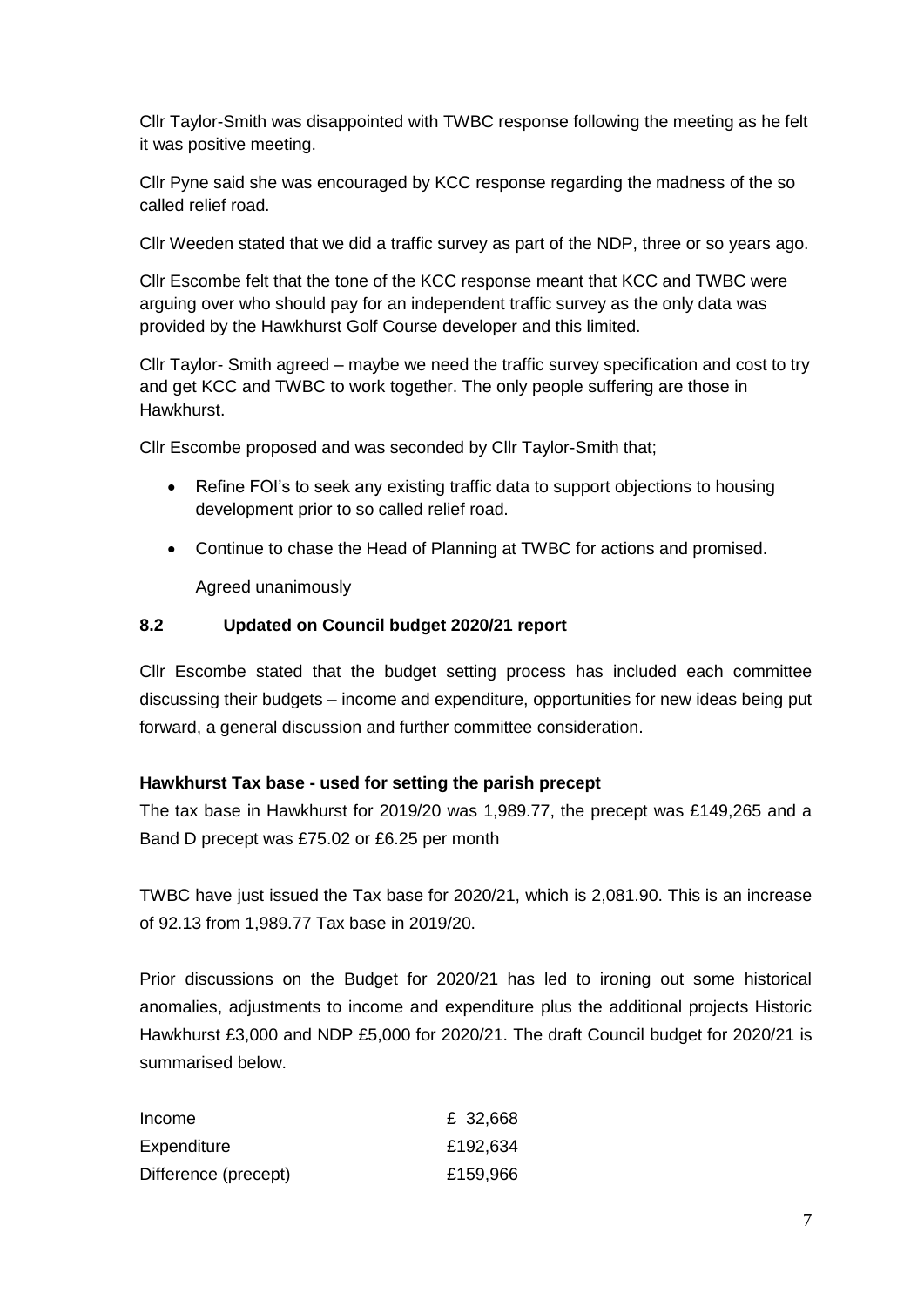Cllr Escombe introduced the discussion as the only outstanding issue is the Planning Legal project. This was initially suggested as £30,000, based on estimates and legal advice, but concerns were raised about the Council leading the project and about the increase on Precept. An option of a local residents group leading the project and the Council supporting was suggested, however the current resident groups would prefer it if the Council lead the project.

Cllr Weeden highlighted the importance of engaging the resident's groups but felt we should lead.

Cllr Green agreed and felt it would the expectation that the Parish should lead.

Cllr Whittle proposed and was supported by Cllr Weeden that the Council lead the project. This was approved unanimously.

Cllr Escombe introduced the discussion on the potential impact on the Parish Precept, as outlined in the table below.

| <b>No</b>      | <b>Action</b>    |                        |      | <b>Draft</b>   | £ increase | % Increase | <b>Total</b>   |
|----------------|------------------|------------------------|------|----------------|------------|------------|----------------|
|                |                  |                        |      | <b>Precept</b> |            |            | <b>Precept</b> |
| 1              |                  | No Legal Planning Fund |      | £159,996       | 0          | 2.4%       | £159,996       |
| $\overline{2}$ | Legal<br>£10,000 | Planning               | Fund | £159,996       | £10,000    | 8.8%       | £169,996       |
| 3              | Legal<br>£15,000 | Planning               | Fund | £159,996       | £15,000    | 12.1%      | £174,996       |
| 4              | Legal<br>£20,000 | Planning               | Fund | £159,996       | £20,000    | 15.2%      | £179,996       |
| 5              | Legal<br>£25,000 | Planning               | Fund | £159,996       | £25,000    | 18.4%      | £183,996       |
| 6              | Legal<br>£30,000 | Planning               | Fund | £159,996       | £30,000    | 21.6%      | £189,996       |

Cllr Green, who did not come into politics to raid resident's pockets, felt that a figure nearer £10,000 would be better because we have the General Reserves, @ £60,000 to bolster a fund.

Cllr Whittle felt we needed to make a statement not only to the TWBC but also the residents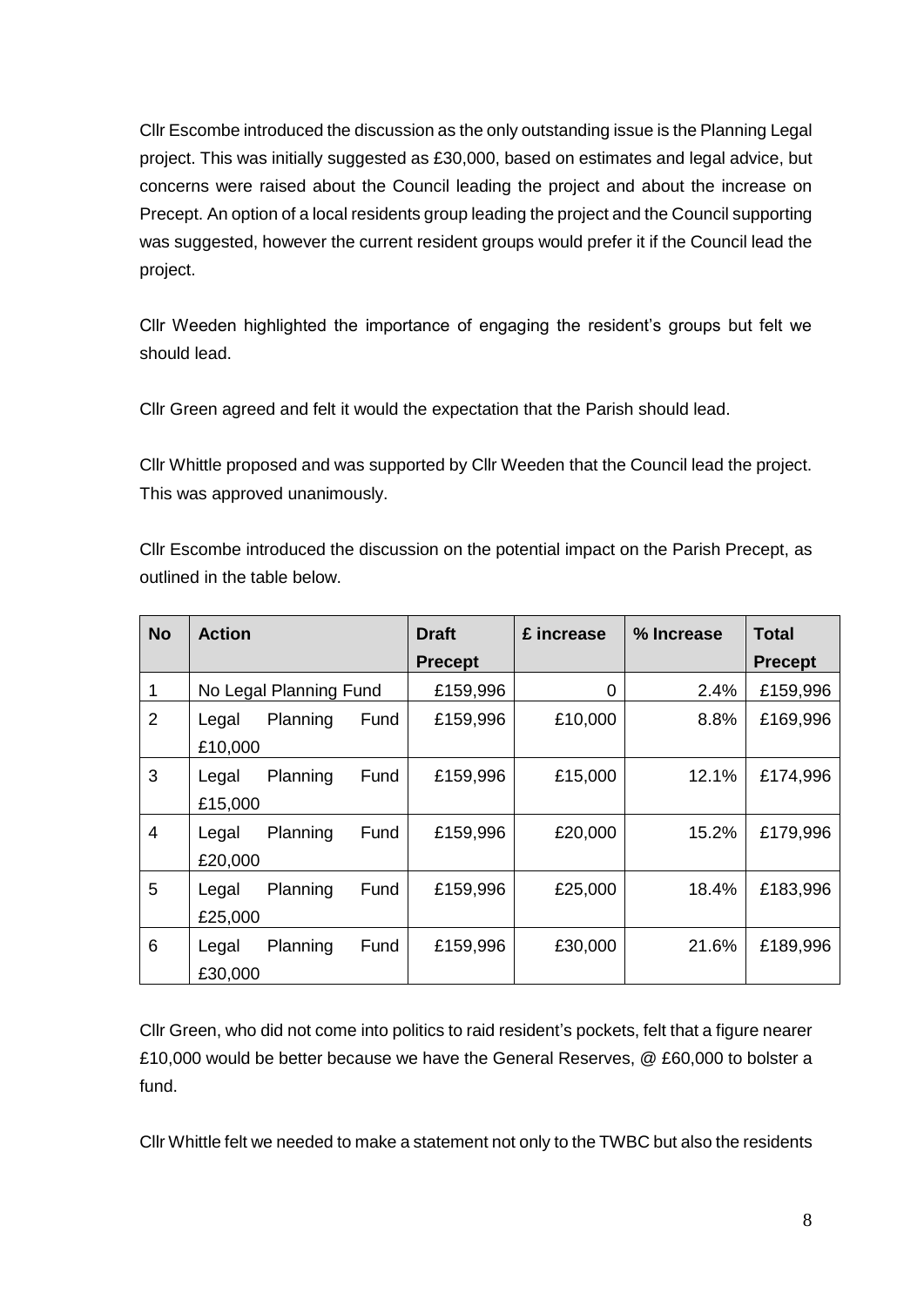Cllr Taylor-Smith felt the meeting with TWBC planning had been positive and the lack of actions disappointing so we need a fund. However, maybe it would be better to have a "Community Fund" that could be used for this and if not required other projects.

Cllr Hunt was against a significant increase based only on Planning Legal Costs, preferred a community fund as it was more flexible.

Cllr Escombe made the point we have a smaller precept than many of our neighbouring similar parishes.

Cllr Whittle made the point that we are not yet capped regarding the parish precept.

Cllr Escombe asked each Cllr to indicate preferences and most came down on the side of £30,000 to a general community fund.

Cllr Taylor-Smith Proposed and Cllr Escombe seconded a £30,000 community fund, this was approved by 11 votes in favour and 1 against (Cllr Green)

The final parish budget for 2020/21 is summarized below

| Income               | £ 32,668 |
|----------------------|----------|
| Expenditure          | £222,634 |
| Difference (precept) | £189,966 |

The Clerk stated that the 13<sup>th</sup> January 2020 Council Budget 2020/21 report will include

- 1. The Council budget 2020/21
- 2. The Parish precept 2020/21
- 3. The updated allocation of reserves
- 4. The updated investment strategy

#### **8.3 Appointment of sub-contractors for Hawkhurst Community Centre project report**

The Community Centre Working Group on Monday 2<sup>nd</sup> December 2019 considered a report by the Hawkhurst Community Centre project manager regarding the appointment of sub-contractors to support the project up to planning permission stage.

The full report is on file in the confidential section, due to commercial sensitive information.

Cllr Hunt queried whether we need to appoint to all these roles?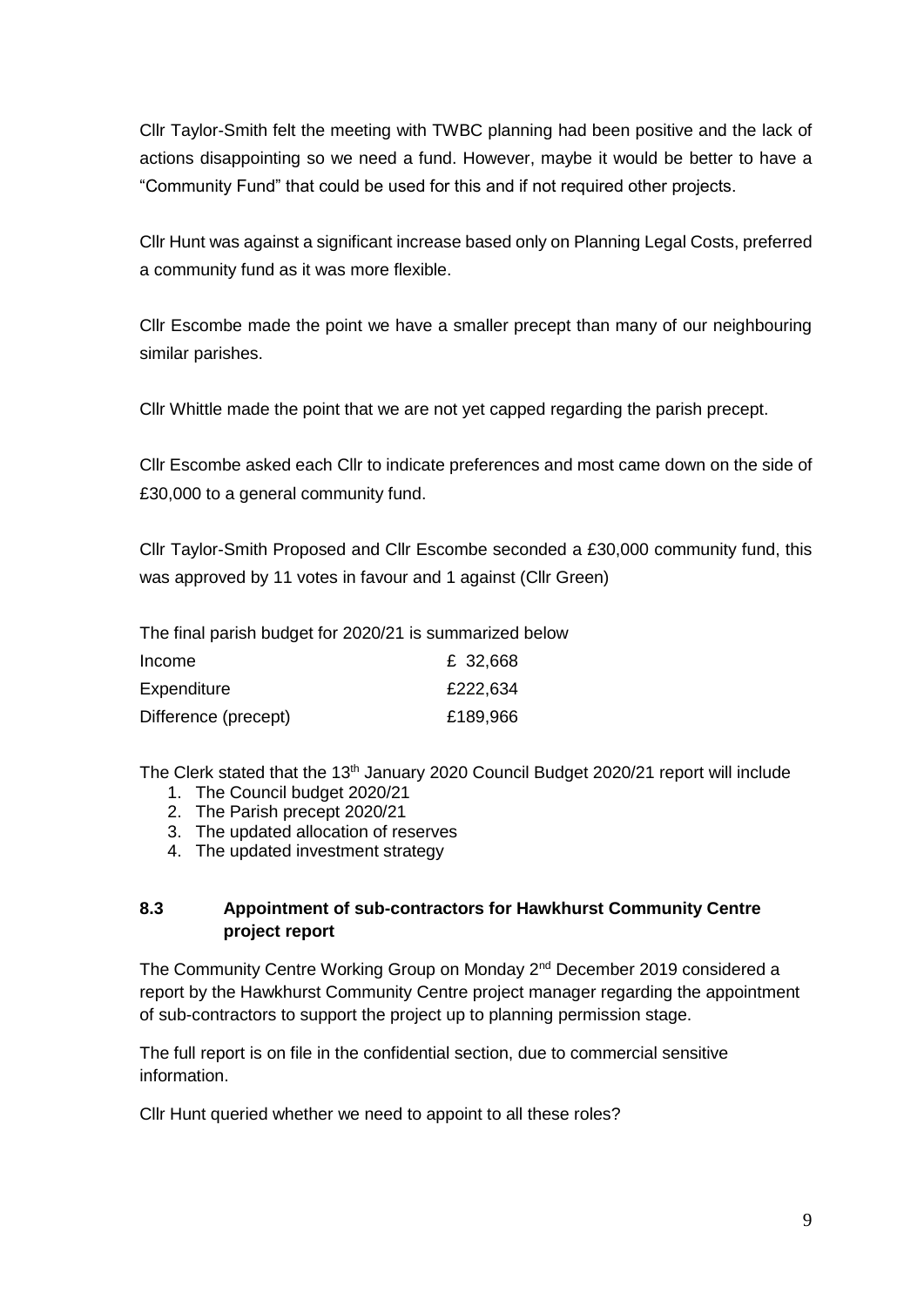Cllr Escombe explained that we can appoint them now and then instruct as and when required – rather than having to come back to Council whenever we need a specific consultant required to get planning permission.

Cllr Whittle proposed and Cllr Lusty seconded that the Council appoint the sub contractor's as set out below.

| <b>Service</b>           | <b>Contractor</b>               |
|--------------------------|---------------------------------|
| <b>Quantity Surveyor</b> | <b>Blade Consulting</b>         |
| Landscape designer       | <b>Young Squires</b>            |
| Land surveyor            | <b>ACAD Mapping</b>             |
| Archaeology              | Canterbury Archaeological Trust |
| Aboriculturalist         | <b>Philip Wilson</b>            |
| Contamination            | <b>Solitec Laboratories LTD</b> |
| CDM co-ordination        | <b>Shore Engineering</b>        |

This was approved unanimously

#### **8.4 Street light electric contract**

The Clerk explained that agent for "streetlight electricity provider" has been seeking three quotes however not all electricity providers will offer contracts for street lighting. The only contractor who has come back is Opus Energy.

Cllr Taylor-Smith proposed and Cllr Payne seconded that the Council appoint Opus Energy as the street light electricity provider.

#### **8.5 Hawkhurst 10K – project outline report**

#### **Introduction**

The Clerk explained that the Council has been in discussions with HCT 2018 regarding opportunities to promote an active lifestyle, recreation and leisure. Since then we have engaged with Walkers 2 Runners, WI, KCC, TWBC and an event promoter, Nice Works.

#### **Hawkhurst 10K**

The Hawkhurst 10K is a community event involving 3 opportunities, a 10k run for serious runners, 5k run running / jogging and a family fun 1k around the Moor / KGV.

HCT 2018 are leading the project and the idea is that it could follow on from the Hawkhurst Fete (Saturday  $27<sup>th</sup>$  June 20120) and is proposed to take place on morning of Sunday  $28<sup>th</sup>$ June 2020, using the Moor as the start and finish, the KGV pavilion and car parking. The event management company Nice Works will organize, promote and manage the event for a fee per entrant and the surplus from entry fees goes to HCT 2018 towards the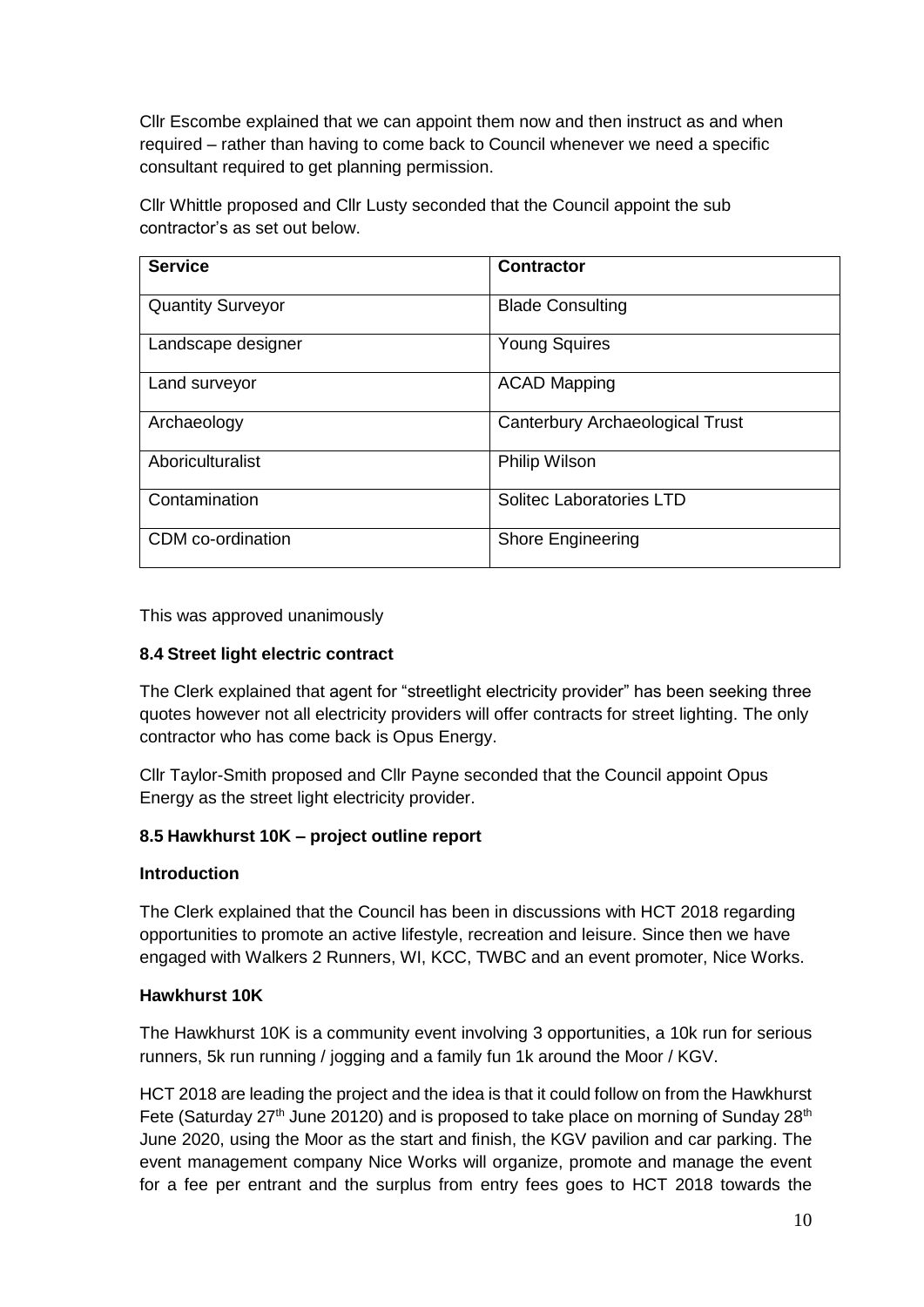Hawkhurst Community Centre project.

Nice Works were formed in 1989 and specialises in organising and timing running events. Their race portfolio features over 240 races nationwide - most of them are communitybased events that are designed to be fully inclusive, aimed at runners of all abilities, from beginners to experienced athletes and aimed at all ages and backgrounds. A summary of their role in the event is set out below:

- Organisation of event
- Promotion of the event
- Management of race on the day
- Issue results and feedback

In addition, it is an excellent opportunity for local business to support a local event and groups of runners to run to raise funding for their own charities.

#### **Proposal**

It is proposed by Cllr Escombe and seconded by Cllr Pyne that;

- HCT 2018 lead the partnership and any surplus from the event goes to HCT 2018 towards the new Community Centre project
- that Nice Works organise the event
- HCT 2018 seek local sponsors / donations
- Hawkhurst Parish Council provide the Moor and the KGV facilities free of charge and support the promotion of the event
- that the Clerk reports back with further details

This was approved unanimously.

#### **8.6 Fire proof cabinet, audit requirement report.**

As part of the Council audit we are required to have a fire proof cabinet. Having researched fire proof cabinets, the quotes range from £1,942, £1,600 and £1,240.

It is proposed by Cllr Taylor-Smith and seconded by Cllr Pyne that we purchase a "Phoenix 4 draw 90-minute fire proof cabinet" for £1,240.

This was approved unanimously

#### **8.7 Children's Centre use of KGV sports pavilion report.**

Cllr Fitzgerald explained that the Early Help Children's Centre team ran a successful October half term event and would like to run a monthly Music and Movement session for parents with young children and use the KGV Sports pavilion on the following dates during 2020 on a Wednesday afternoon between 1-3pm on 8 January, 12 February,11 March, 15 April, 13 May, 10 June, 15 July, 12 August, 9 September, 14 October, 11 November and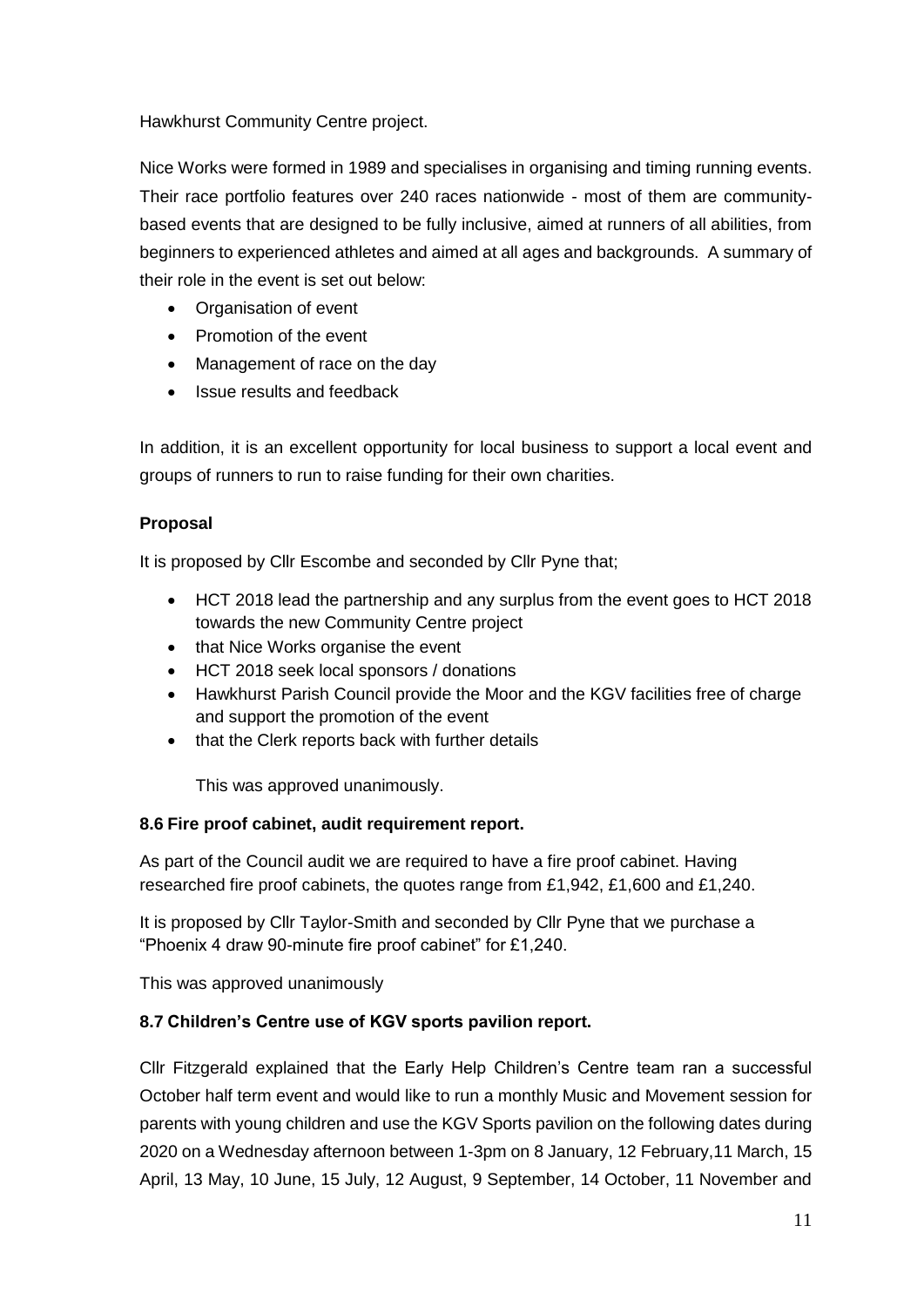#### 9 December 2020.

The Music and Movement sessions will be open to all, however Children's Centre work with families with limited spare income.

Cllr Fitzgerald recognised that his sort of project links to the Councils aim of "To work in partnership with all stakeholders for the benefit of all" and it was felt that if we offer the facility free of charge we can insist that there will be no charge to the families who attended the sessions in Hawkhurst. We have done this sort of thing before and we should facilitate the support and advice for families in need in Hawkhurst.

If agreed, we could also access the  $11<sup>th</sup>$  February session to consult on the New Community Centre design

#### **Proposal**

Cllr Fitzgerald proposed, seconded by Cllr Escombe that;

 we offer Early Help Children's Centre team for Tunbridge Wells free use of the KGV sports pavilion 1- 3pm for the above dates as long as there is no charge to the families attending.

This was approved unanimously

#### **8.8 Hawkhurst in Bloom 2020 meeting report**

A number of community groups have mentioned resurrecting Hawkhurst in Bloom. With that in mind we have arranged to host a presentation by a Britain in Bloom judge to bring all those interested in the village up to speed and clarify what would be appropriate for Hawkhurst in 2020.

The meeting and presentation is Wednesday  $14<sup>th</sup>$  January 2020, 7:30pm in the Copt Hall.

We will invite local groups, business and promote it widely on the run up to the meeting.

#### **Noted**

#### **8.9 Parish Councillor Allowances for 2019/20 report**

Under Regulation 32 of the Local Government Act 2000 The Local Authorities (Members Allowances) (England) Regulations 2003 elected members are entitled to receive a Parish Basic Allowance.

Following a detailed discussion, Hawkhurst Parish Council agreed in December 2016 that Parish Basic Allowance can be paid to elected Members. The Independent Remuneration Panel gave its advice and a Parish Basic Allowance of £329 per annum for elected Parish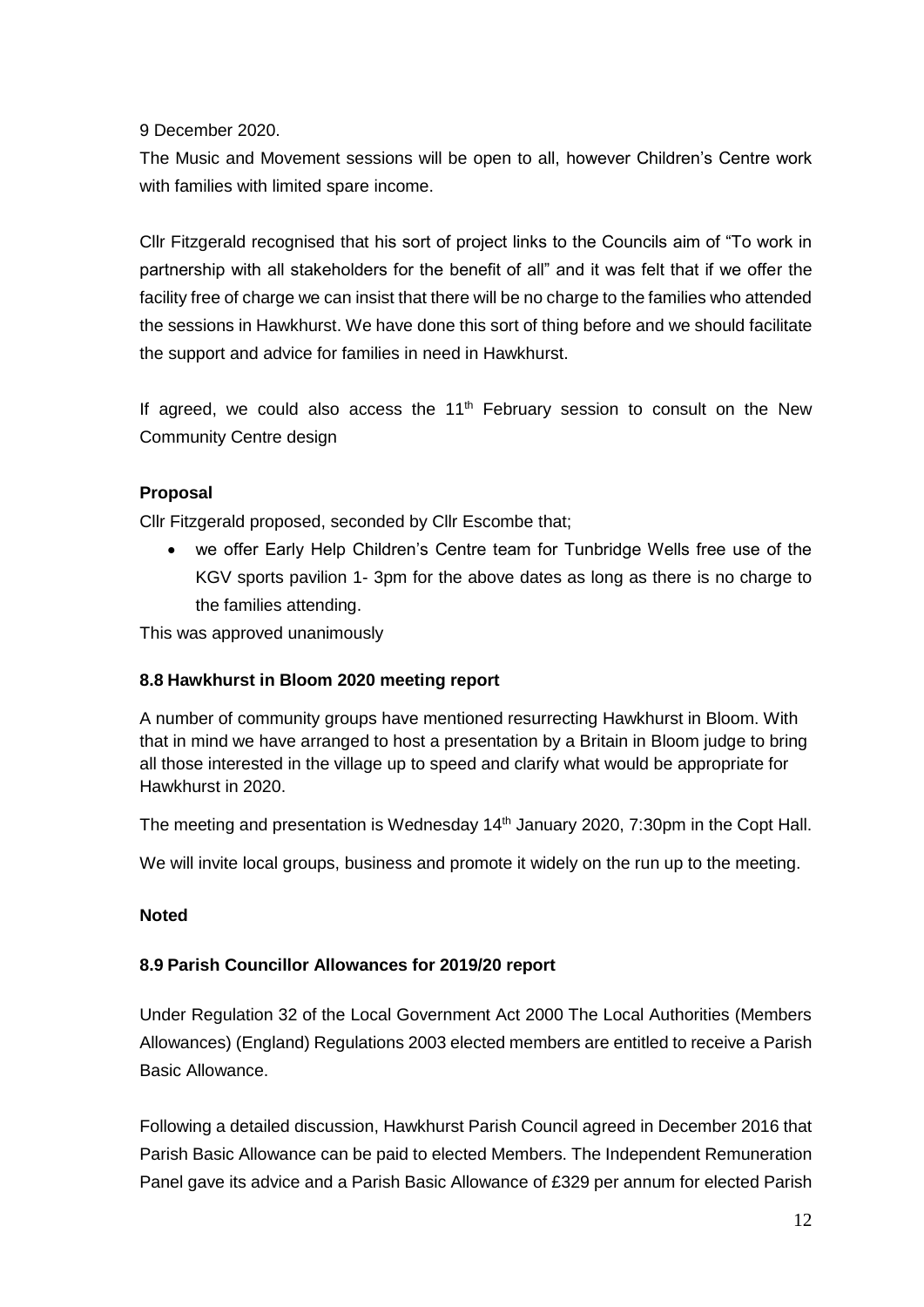Councillors was agreed in October 2017 A sum has been budgeted for 2019/20. Councillor Michael Appelbe has requested to take his £329.00 Parish Basic allowance for 2019/2020.

The other elected Members have decided to forgo all of their Parish Basic allowance.

It was proposed by Cllr Escombe and seconded by Cllr Green to approve the basic allowance for Cllr Appelbe and that the clerk works with the Personnel Committee to review the Parish Councilor's Allowance for future years and reports back to Council.

This approved unanimously.

#### **8.10 KALC Community Awards 2020 report**

The KALC Community Award is to recognise a person or a group who has made a significant contribution to the local community. The person or group must live or work in the parish.

A significant contribution to the local community could be any or all of the following:

a) Long and sustained service to the community or part of it;

b) Achievements or actions of an inspiring nature to the local community;

c) Such other activities which have reflected credit on or brought benefits to the parish or its people

Fellow residents or Councillors can nominate a person or group for an award. The Council will promote widely and the closing date for nominations is  $31<sup>st</sup>$  January 2020

The Council will then make a decision in March 2020, which will need to ratified by KALC and the Community Awards will be awarded at the Annual Parish Meeting  $27<sup>th</sup>$  April 2020.

Further information is on file.

#### **Noted**

#### **9 REPORTS OF COMMITTEE CHAIRMEN AND UPDATES**

- i) Facilities and Services Committee Cllr Fitzpatrick, latest action plan on file and noted that a circus wanted to come to Hawkhurst next Easter. next meeting  $17<sup>th</sup>$ December 2019
- ii) Strategy, Administration and Projects Committee latest action plan on file next meeting 16<sup>th</sup> December 2019
- iii) Personnel next meeting to be confirmed.
- iv) Community Centre Working Group Next meeting 6<sup>th</sup> January 2020
- v) Fete Committee Cllr Hunt thanked the fete Committee for all their hard work and asked the Council to write a letter of thanks. – Agreed unanimously.